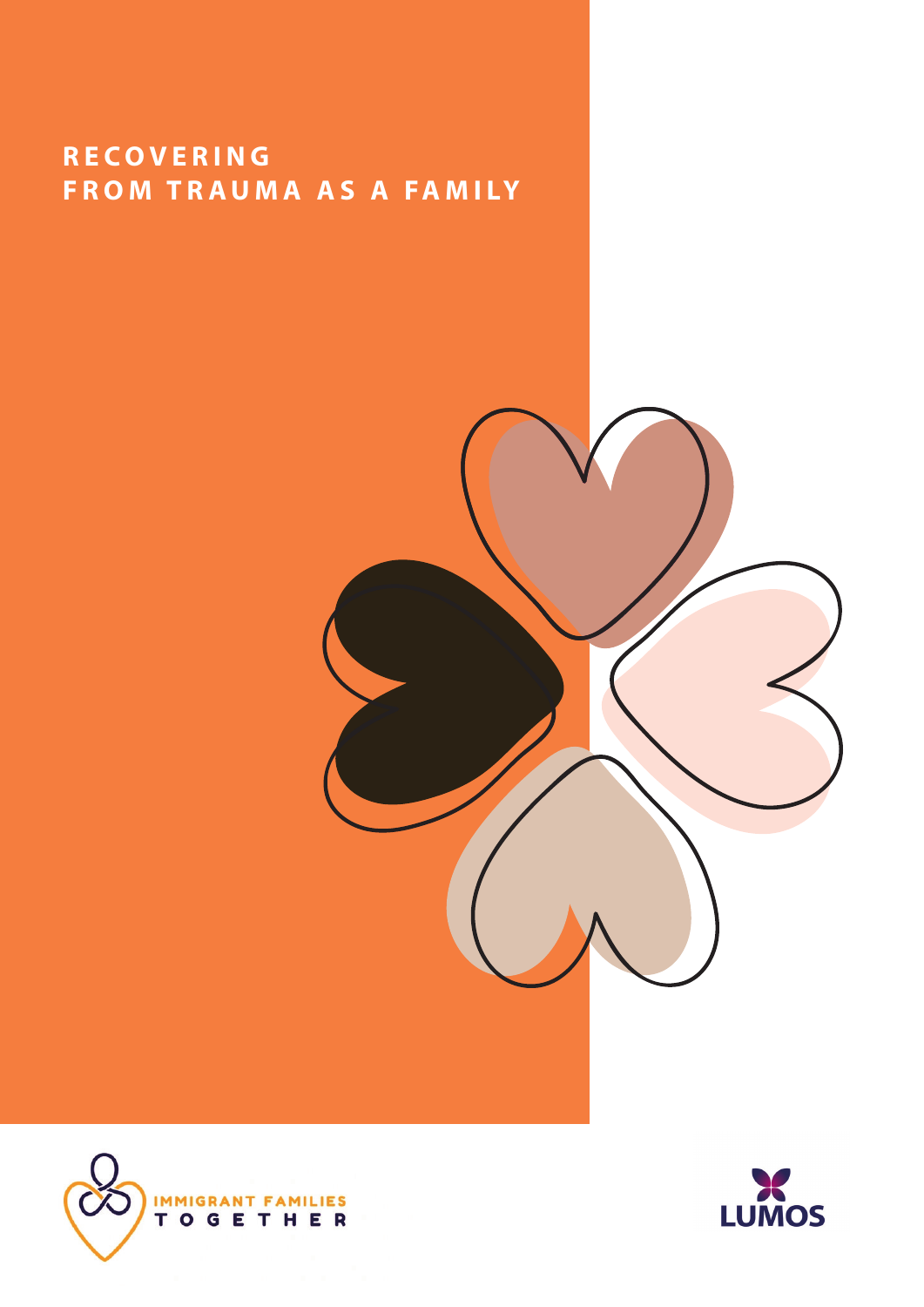### INTRODUCTION

Moving to a new country can be scary. It's possible that you and your family also encountered frightening situations in your home country or on your way to the United States. The current policy of separating families at the US border may have made the experience of migration more painful.

Immigrant Families Together recognizes that this may be a difficult time for your family, and is here to support you. We have written this guide along with social workers, psychologists, and other development specialists to help you and your children make sense of the feelings and behaviours you might be experiencing at this time. We hope to give you some suggestions to aid your recovery and regain a sense of peace in your lives.



### WHAT IS TRAUMA?

In order to begin healing, it can be helpful to understand trauma and how it affects us. The experiencing frightening, emotionally painful events. It is possible for trauma to occur when we meant to help protect us in an emergency situation. If the threat is unresolved or we are not able to get reassurance, our brains continue to send our bodies distress signals. When this continues emotions.

each person. With children particularly, factors such as age and developmental stage are important of what has happened. Difficult behaviors can arise from fear and anxiety, a sense of powerlessness,

the separation occurs, the more of an affect this can have on their ability to emotionally bond with children.

#### **PAGE 3**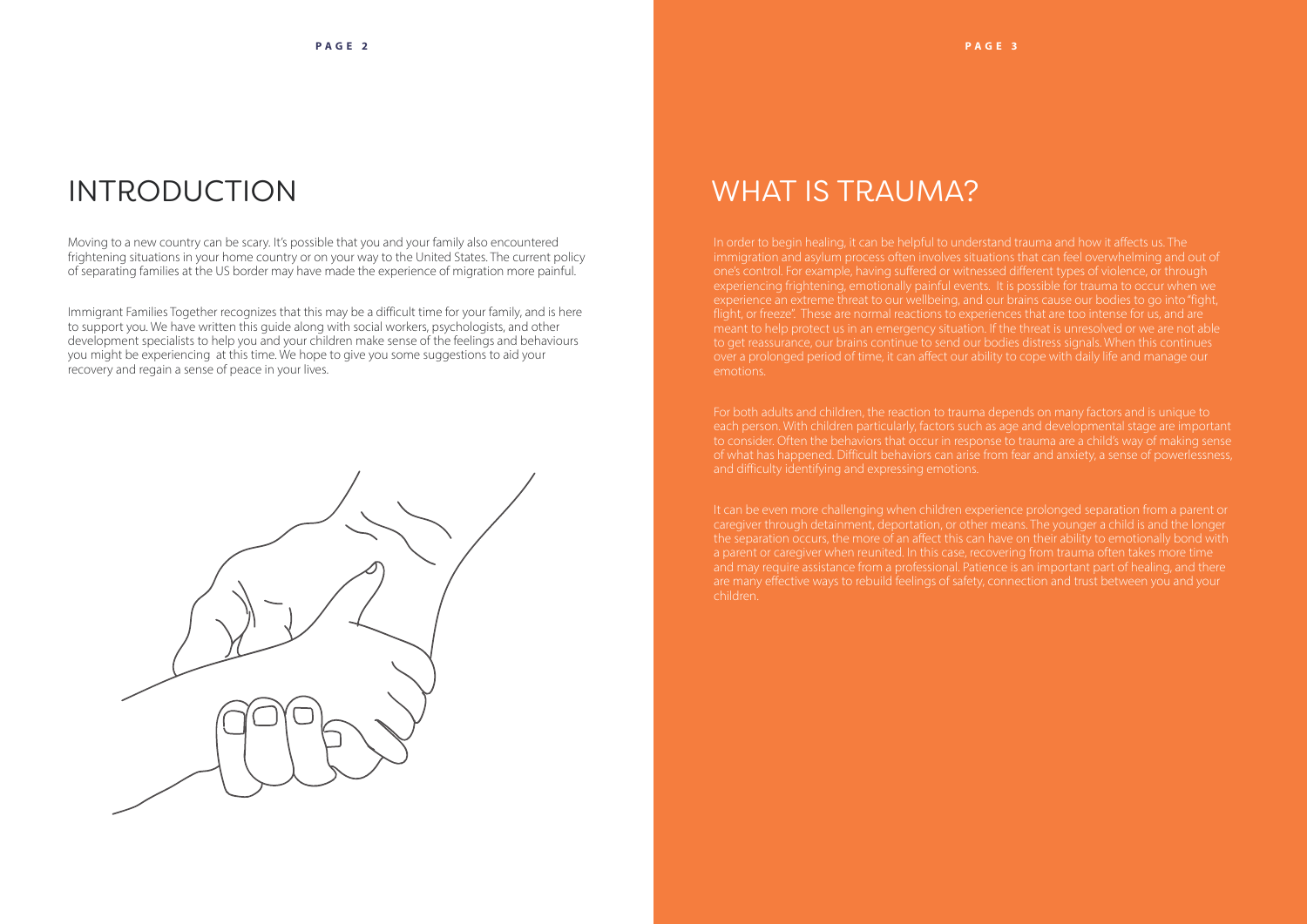#### Common reactions to trauma can include:

#### Both adults and children:

- Clingy behavior OR pushing loved ones away
- Reliving the traumatic event, intrusive memories of the traumatic event
- Fear of things related to the traumatic event (images, gestures, sounds, food, faces, etc.)
- Development of new fears
- Nightmares or difficulty sleeping
- Feelings of sadness and withdrawal
- Feelings of anger and irritability
- Feelings of nervousness and anxiety
- Loss of interest in normal activities
- Difficulty in remembering facts, details, or events
- Difficulty concentrating, feeling disoriented
- Decline in school or work performance
- Difficulty in having positive feelings such as joy or love
- Physical complaints (headache, stomachache)
- Distrust of people
- Hiding food
- Startling easily (jumpy, strong reaction to sudden noises)
- Self-Harming behavior (hurting oneself physically such as cutting or burning skin)
- Drug and alcohol abuse

#### Children may have some additional signs:

- Acting out through play
- Re-enacting traumatic events through play
- Tantrums (younger children)
- Separation anxiety (fear of being apart from parent/caregiver, particularly in young children)
- Reverting to previous stages of development such as: bedwetting, difficulty with language



*Jorge is a 10 year old boy who witnessed gun violence before coming to the United States. He now picks up objects regularly and pretends to shoot people. His parents realize that since children communicate through play, he may be saying something about what he saw in the past.* 

*They found a therapist who can guide Jorge in naming and communicating what he might be feeling, and give his parents additonal support in helping Jorge heal.*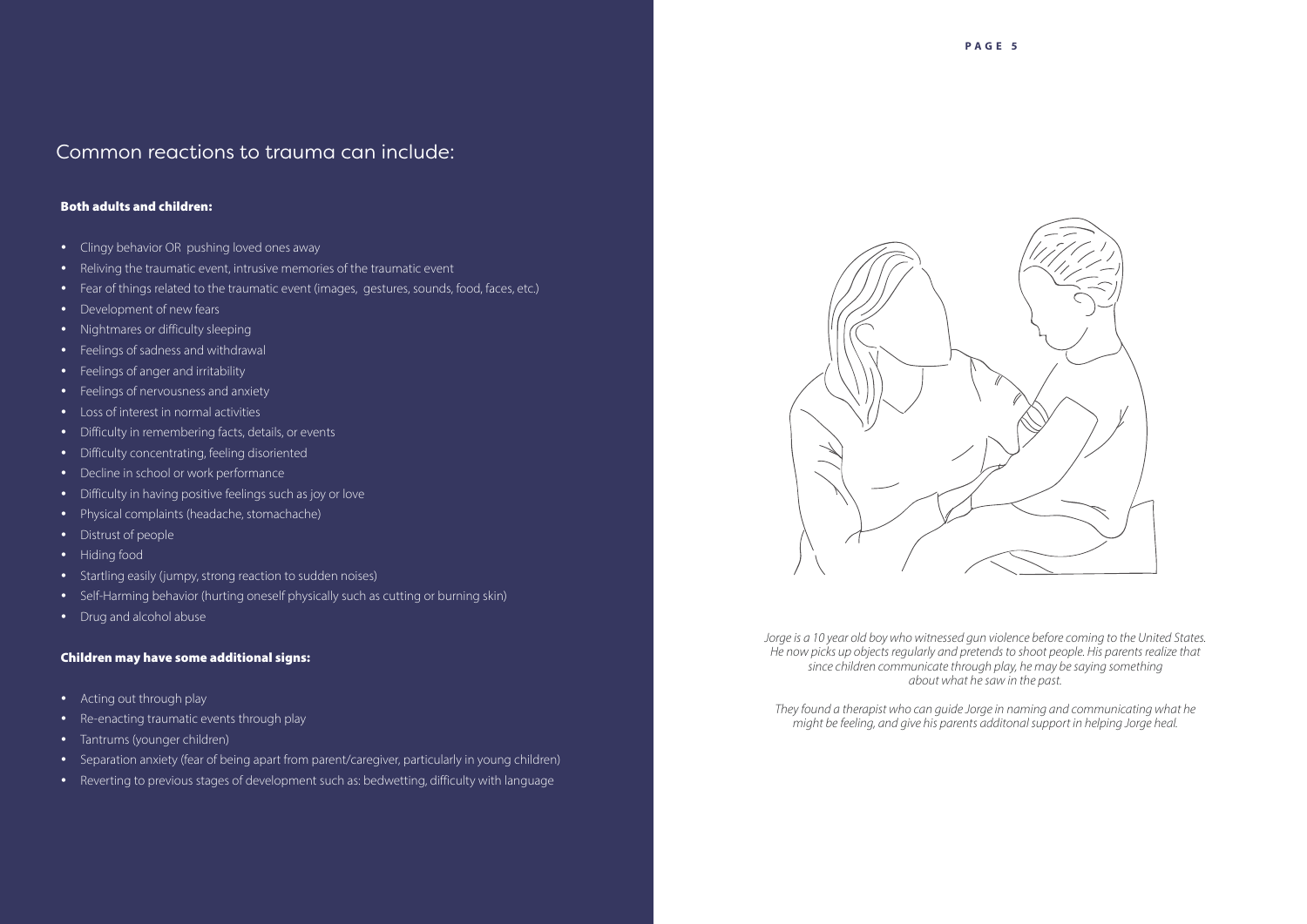**Racing thoughts and or feeling dizzy**



Overwhelming experiences can cause both physical and emotional reactions. When our brains react to trauma or are reminded of stressful events, flight, fight and freeze signals are sent to our bodies. These can be felt in a variety of ways: These can be felt in a variety of ways:



### BODY MAP



**Heart beats faster**

**Sweaty palms Tense or shaky** 

**muscles**







**Nausea/ butterflies in stomach**

**Breathing faster Dry mouth**



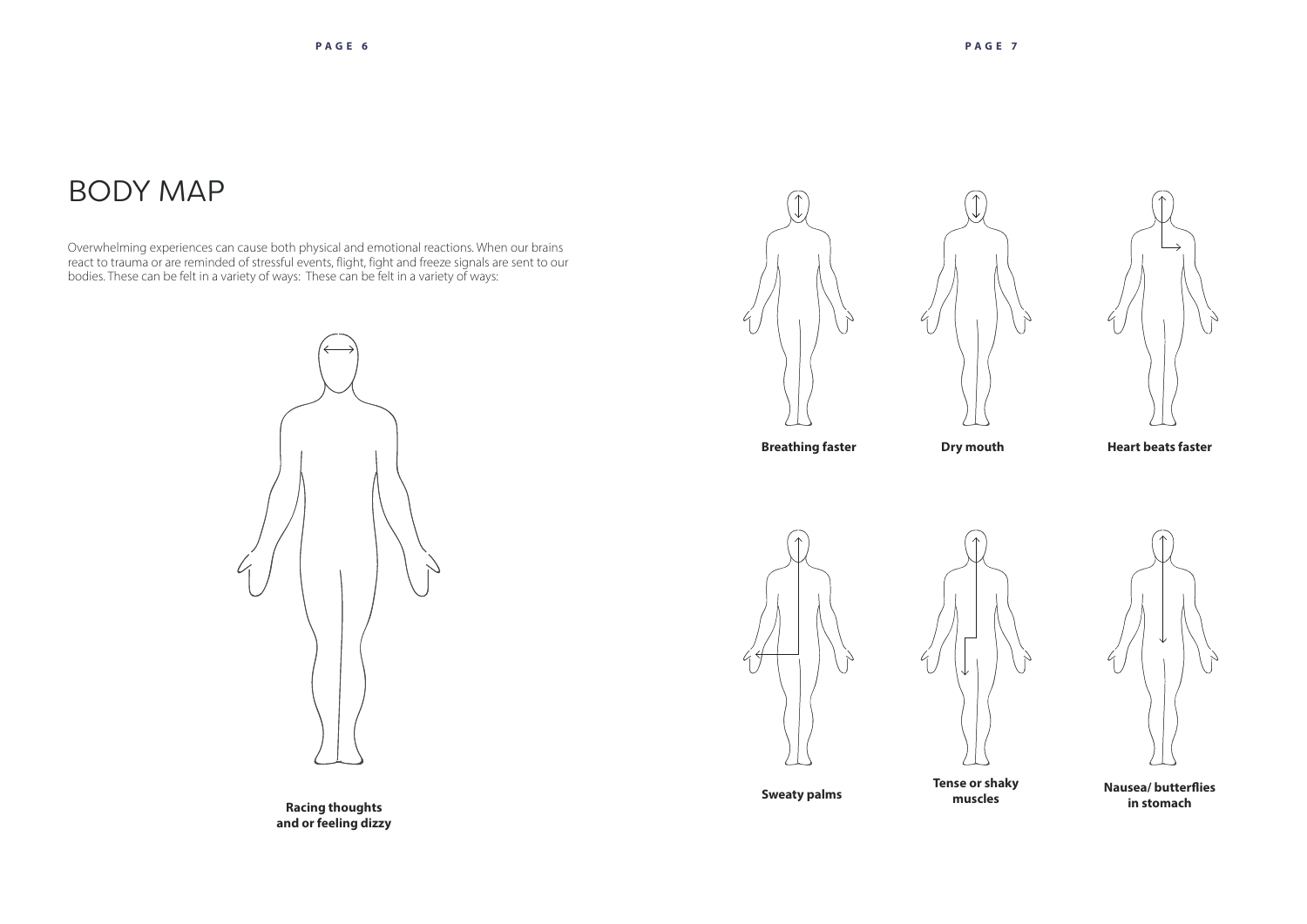### **Healing Together:**

Ackowledging trauma, and distress, promoting resilience







We can promote resilience and encourage healing by using positive relationships and protective factors in the environment to stabilise what traumatic events have destabilised.

Trauma, Distress, and Resilience interact with one another to create a spectrum of responses to traumatic events. Resilience is the process of coping in the face of adversity, trauma, tragedy, threats or significant sources of stress. Research has shown that resilience is ordinary, not extraordinary. People commonly demonstrate resilience. Being resilient does not mean that a person doesn't experience difficulty or distress. Emotional pain and sadness are common in people who have suffered major adversity or trauma in their lives. In fact, the road to resilience is likely to involve considerable emotional distress.

A primary factor in resilience is having caring and supportive relationships within and outside the family. Relationships that create love and trust, provide role models and offer encouragement and reassurance help bolster a person's resilience . We can acknowledge traumatic events by understanding the signs of trauma and how trauma might impact us. Resilience helps us to find a way to get back up after being knocked down by trauma.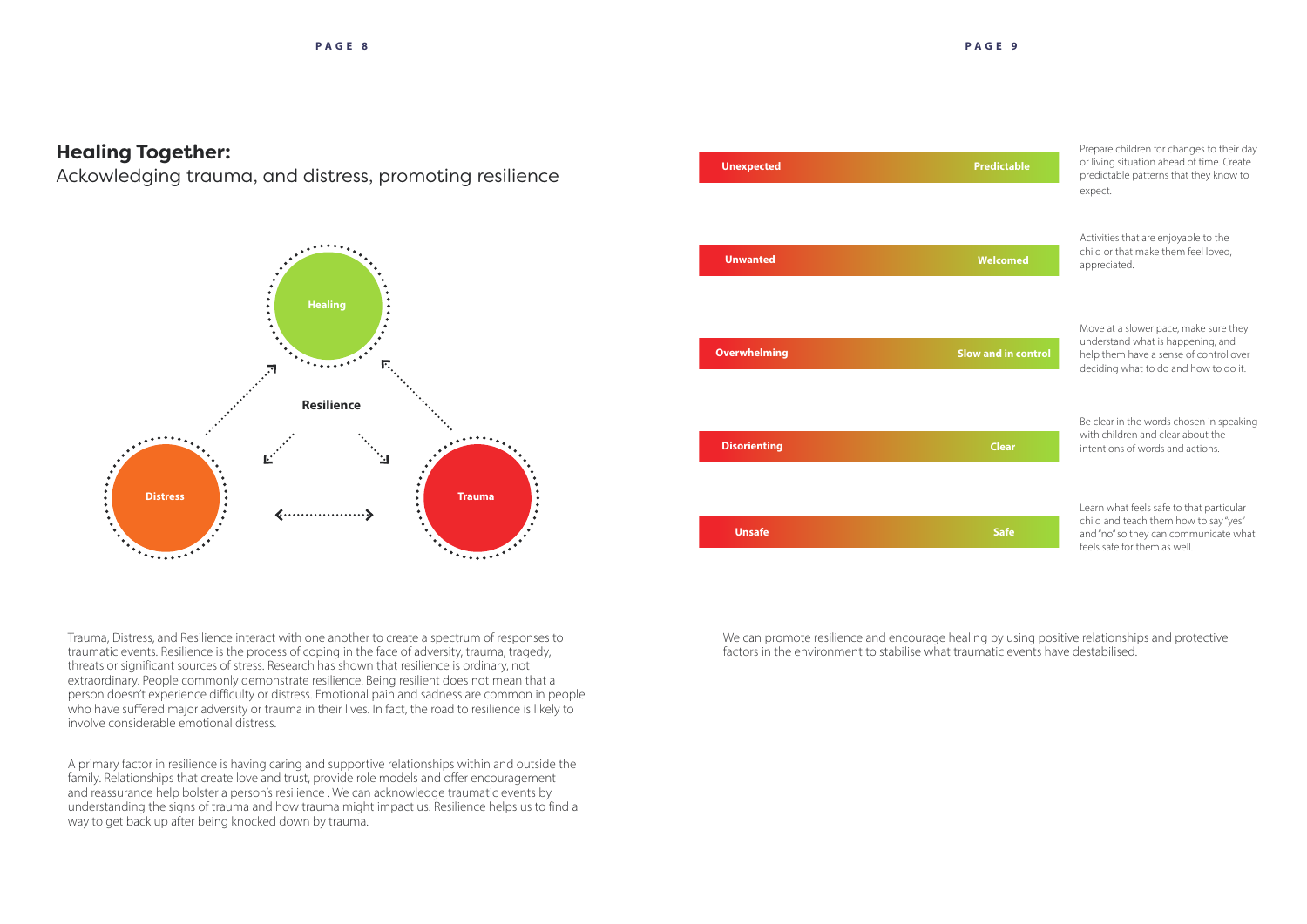

*Maria is a 36 year old mother of three who fled violence to come to the United States. When she smells cigarette smoke, some of those memories come to her and she feels her heart race and her hands shake. She knows that this is her body's automatic response to a smell that triggeres painful memories.* 

Once parents and caregivers have an understanding of trauma and how it affects the brains important for parents to learn how to restore a foundation of trust and security. To begin this

*She has learned when these automatic responses in her body are triggered, she can "ground" herself by sitting down, feeling the ground under her feet, noticing the colors around her, and breathing deeply several times. When she does this, she is able to feel more calm.*



### HEALING AS A FAMILY

#### *How do I feel?*

*What do I need when I feel this way? How can I meet that need?*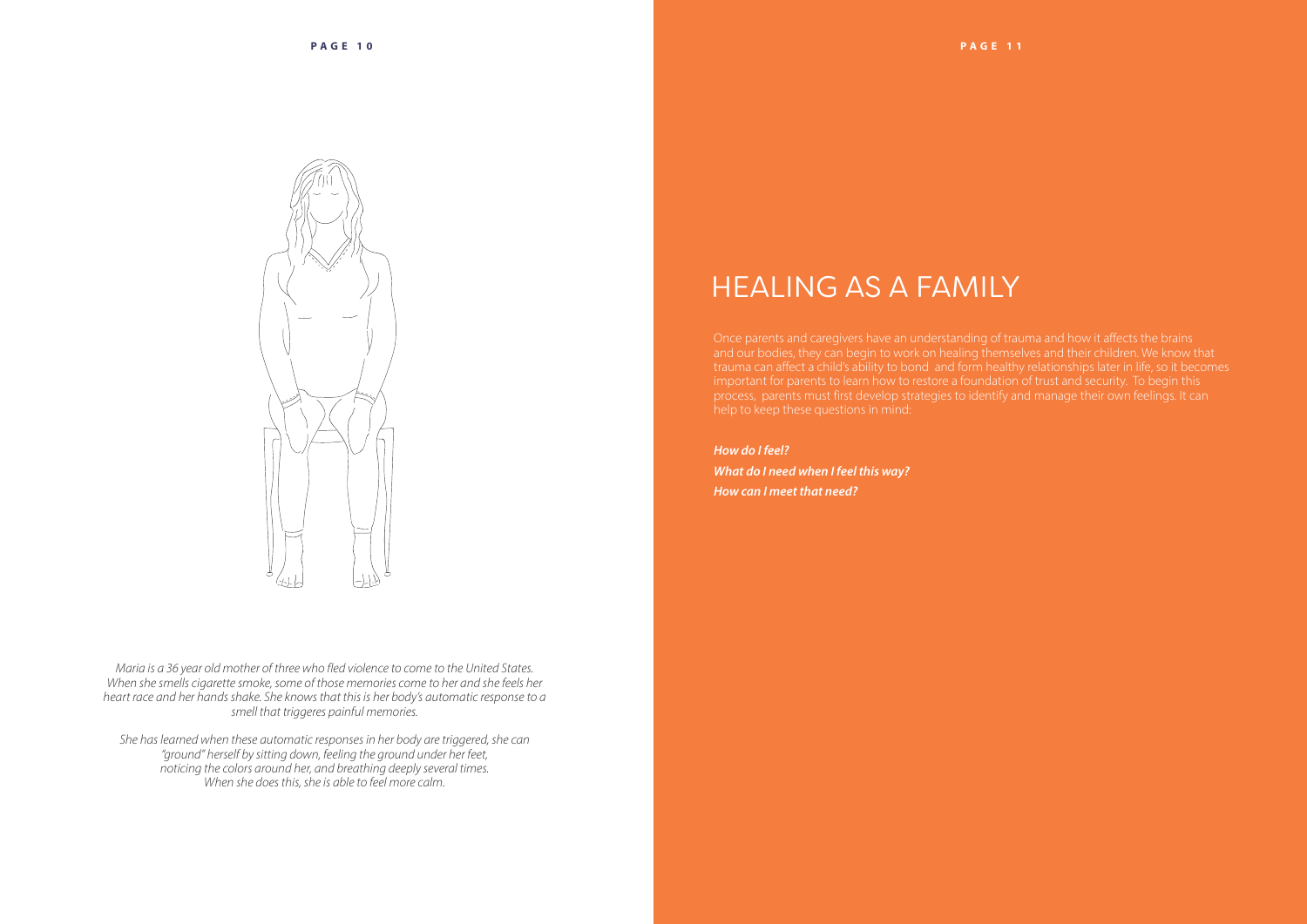

#### *Adult example:*

*How do I feel (emotion and bodily sensation)?* 

*Norma, a 22 year old mother notices that she feels anxious and has a headache.*

*What do I need when I feel this way? Norma knows that when she feels anxious and has a headache, it helps her to take a deep breath and call a friend to talk. If her headache persists after taking several deep breathes and talking to a friend, Norma knows that she may need to rest and if necessary, take basic pain medication.* 

*How can I meet that need? Norma has learned three breathing exercises which she practices regularly.* 

*She also knows the numbers of two friends who she trusts and have agreed to make themselves available when she needs to talk. Norma also carries water bottle and a single dose of basic pain medication for use in emergencies or a crisis.,*

*What emotion might my child's behavior be trying to communicate? What is my child saying they need, or what do I think they may need when they feel this way? How can I meet that need?*

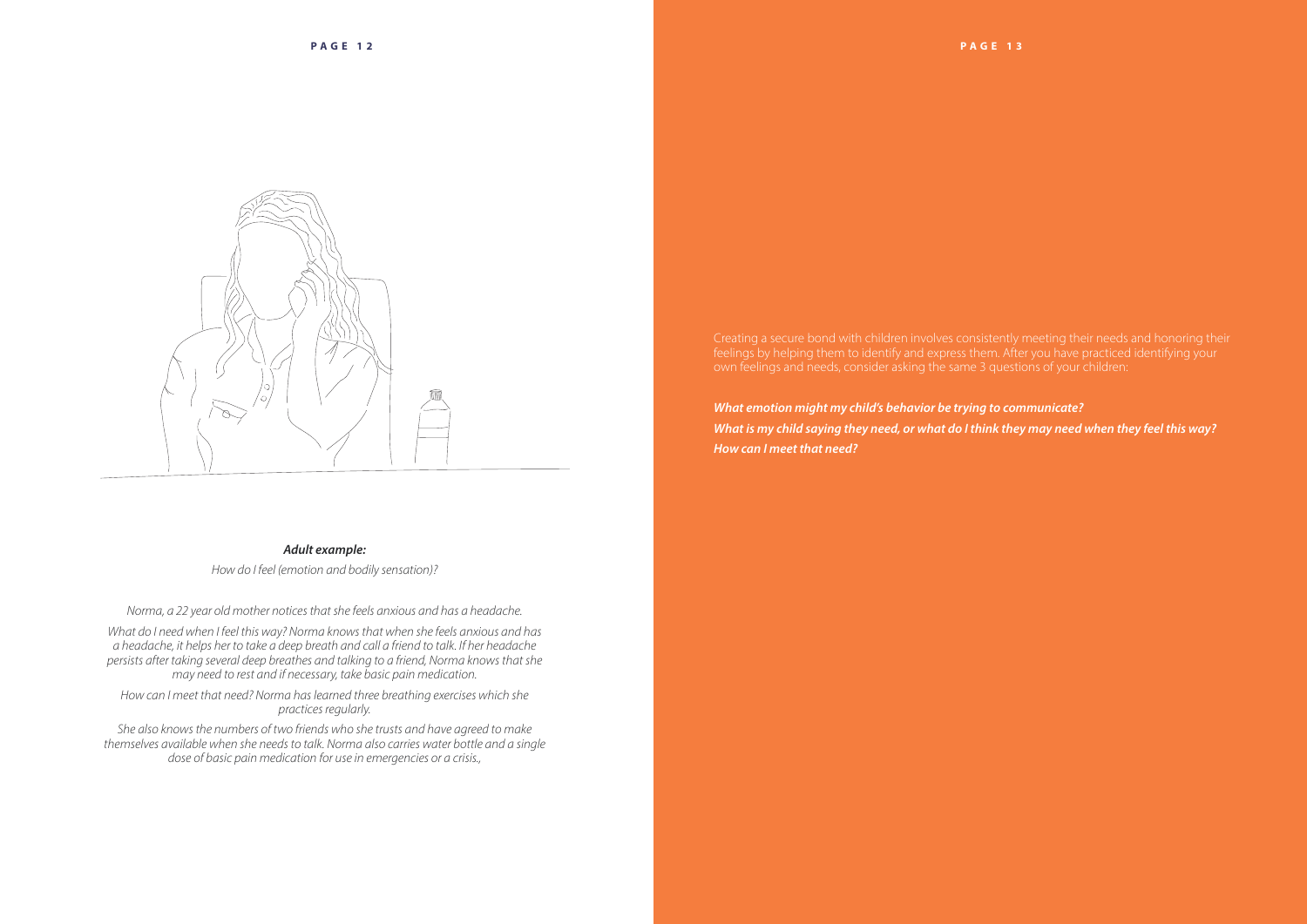

#### *Child example:*

*What emotion might my child's behavior be trying to communicate? Norma's daughter Sofia is 6 years old. When Sofia feels scared, she often gets a stomach ache.*

> *What is my child saying they need or what do I think they may need when they feel this way?*

*Norma waits for a time when Sofia is feeling better and thinking more clearly, then asks Sofia what helps her when she has a stomachache. Sofia said that she likes to lie down and have Norma sing to her and rub her back.*

*How can I meet that need?* 

*Sofia knows to tell her mom if she is scared and getting a stomach ache so they can make sure she can lie down and Norma can sing and rub her back.*

# PROMOTE WELLBEING

When we are struggling with difficult emotions such as anxiety, anger, or sadness, it can prevent us from thinking clearly or responding to our children with patience and compassion. The first behaviors form a foundation for us to begin healing:



#### **Get plenty of sleep Eat well Get plenty of fresh air**



**Find ways to relax that work for you**

**Connect with community resources**

同

**Revive good memories through storytelling, play, and music**

**Seek therapy if needed**



**Talk and connect with friends**

**Connect with religious, cultural or spiritual communities**



**Go for a walk or other exercise**



#### **PAGE 1 5**





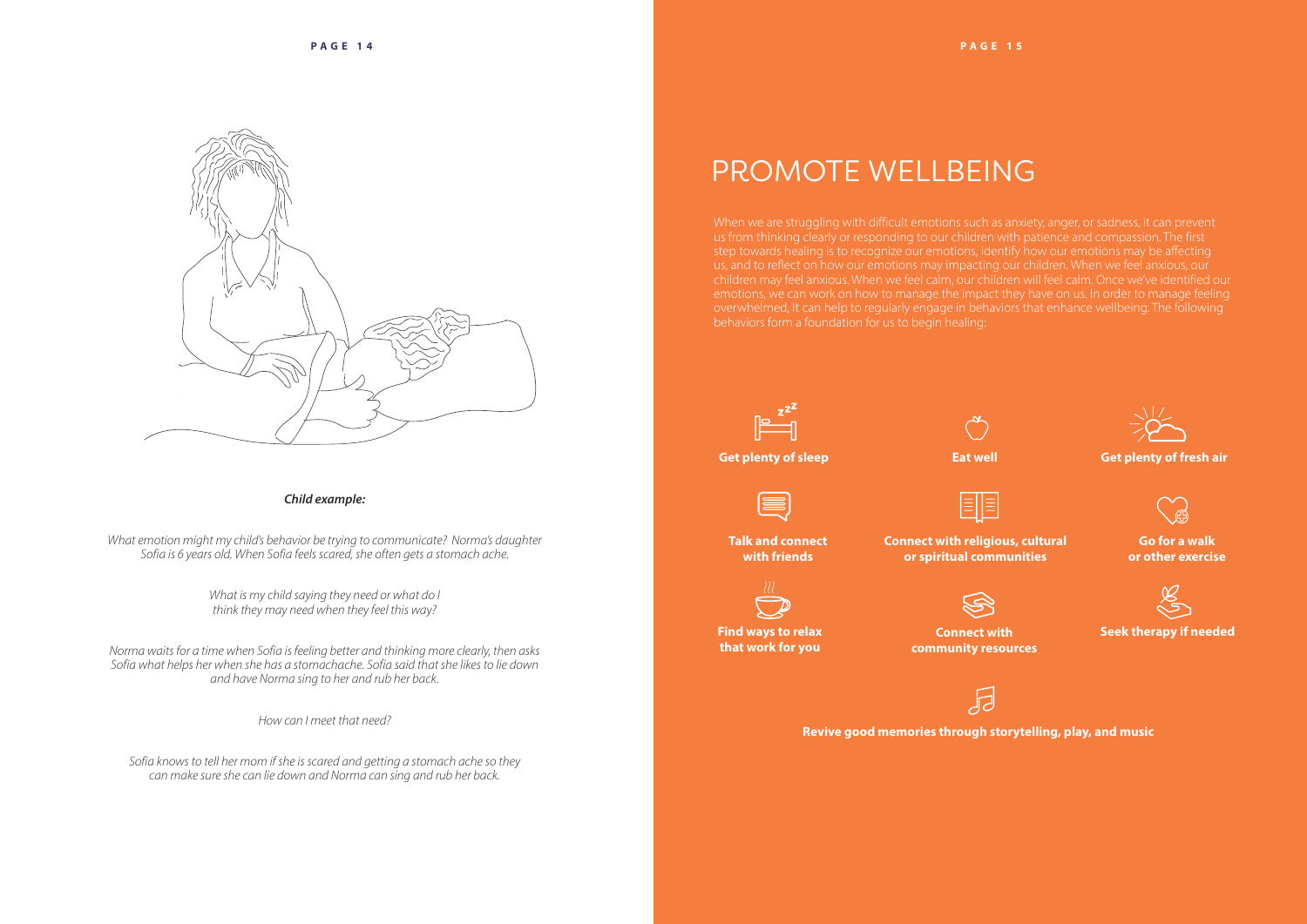*Marta is a 28 year old mother with three small children. They have all experienced difficult and scary situations before coming to the United States. Sometimes the noise and disruptions that the children cause in their small apartment are overwhelming for Marta.* 

*This can cause Marta to become frustrated. Once Marta recognized this, she made arrangements to start their bedtime routine earlier so she can have some time to feel calm at night. This also gives the children more time to sleep.* 

*Marta schedules regular time to play with her children. She has created a "playtime suggestion box" which she uses to ask her children to think of games they want to play so everyone can enjoy their time together.*



*Carolina, a 24 year old mother, was reunited with her 5 year old son Santiago after being separated for several weeks. Santiago at first seemed angry and withdrawn.* 

*Carolina realized he needed time to adjust and a consistent routine with her to reassure him that she would be there for him. After spending several weeks creating consistent schedules and showing him affectionate care, he was able to feel calmer.*



# CREATE A CALMING ENVIRONMENT

Once we establish regular practices and routines that promote well being. This can provide the foundation for healing. Then, we can think more clearly about how to build on this foundation in our environment and interactions with others. When we experience a traumatic event and its effects, it feels unexpected, unwanted, overwhelming, disorienting, and unsafe. In order to help ourselves and our children recover, our reactions and behaviors need to be the opposite of what we experienced during the traumatic event. Here are some suggestions for creating a calm, predictable environment to help the healing process:

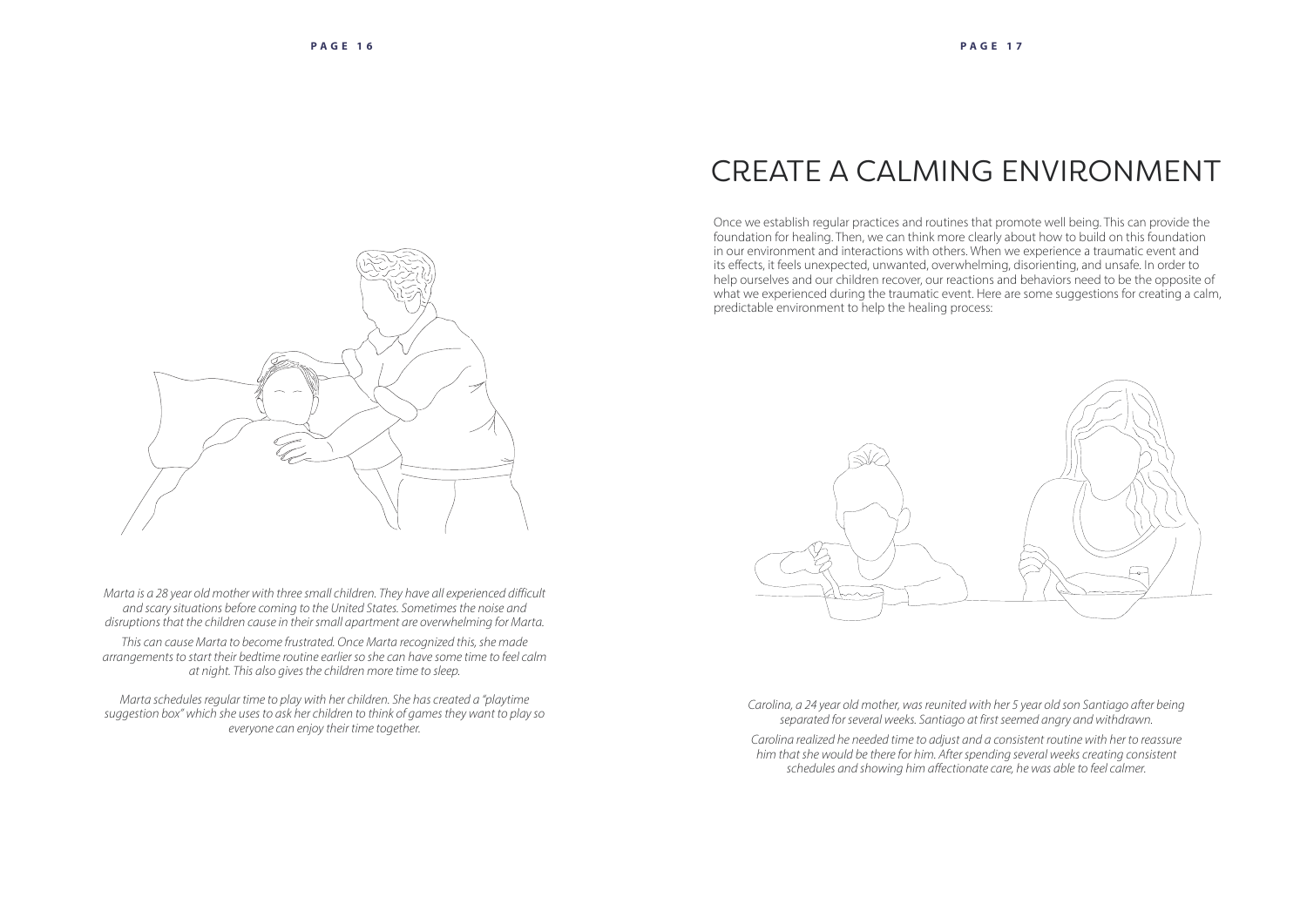# CREATE ROUTINE & STRUCTURE

When we have established what a calming environment will look like for us and our children, we can begin establishing routines and structure to reinforce a sense of well-being within our families. When children know what is going to happen next, they feel safer and more in control. Routines built around having fun or spending time together can strengthen family relationships.

Some ideas include:

- daily routines for work and school mornings
- bath time, naps. bedtime, mealtimes, greetings and goodbyes
- weekly routines for housework such as laundry and cleaning
- daily or weekly routines for outings such as shopping or park trips



*Jorge is a 30 year old father of two boys. All of them are having difficulty sleeping and are having distressing responses to some of their difficult memories. Jorge added an extra lock to their apartment door to help him feel safer and makes time to eat lunch with friends once a week.* 

*This helps him feel calmer so he can focus on supporting his boys as well. Jorge helps his 8 and 12 year old sons by having a consistent daily routine. In addition, he lets them know as soon as he can if things will change, allows the boys to have control over choosing play activities, and regularly reminding his boys how much he loves them.*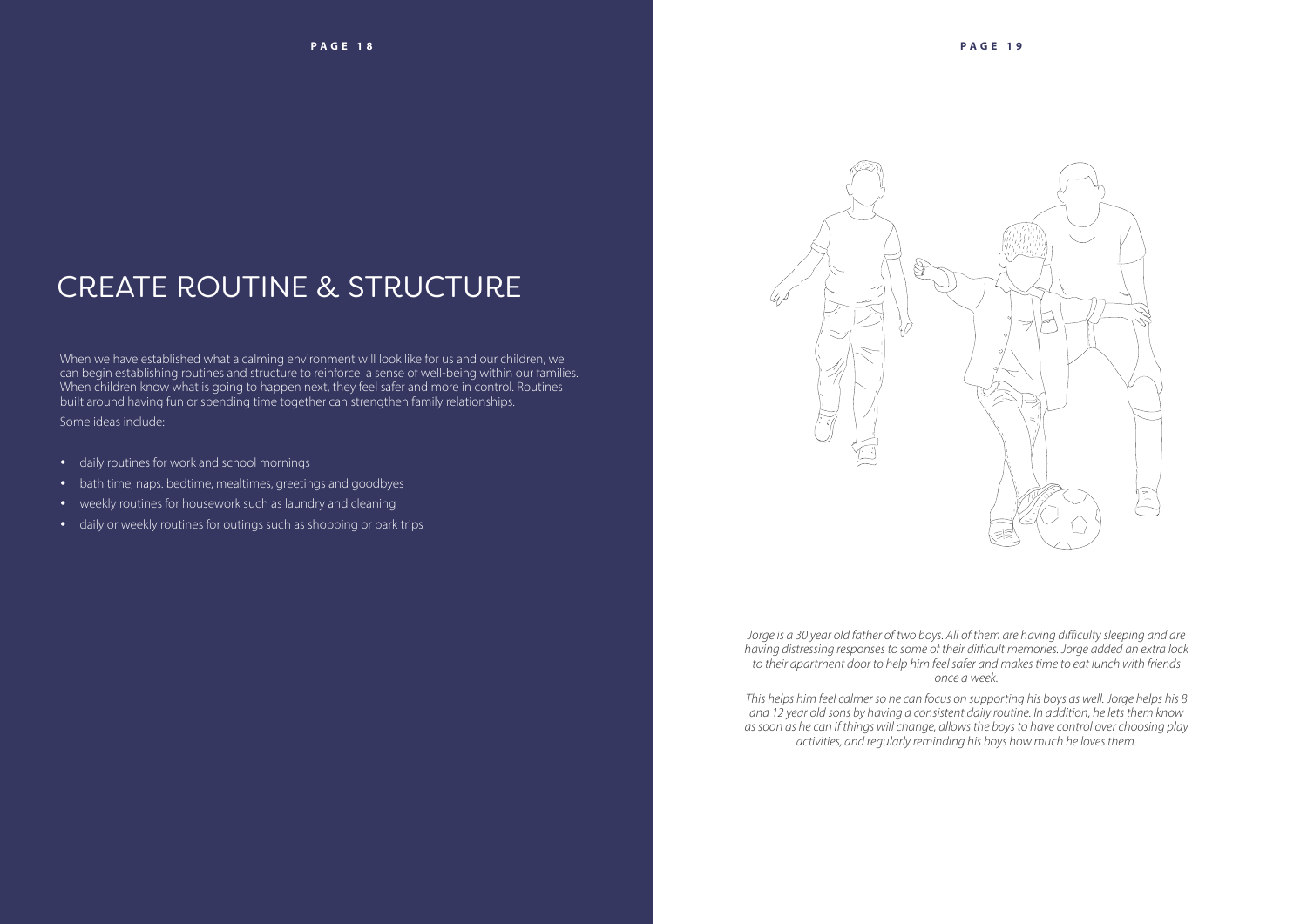# COMMUNICATE WITH YOUR CHILD

How we express ourselves through words and actions with children is an important part of creating a healing environment. Communication ties together all of the elements needed for healing. Here are some suggestions to keep in mind to best support your children when interacting with them:

- Speak honestly with your children about what is happening in words they can understand
- Remind children that none of what has happened is their fault
- Help children identify and label their feelings. Ask questions such as: "I wonder if you feel really frustrated about that?" OR "I wonder if you're sad that it's time to leave the park?"
- Reassure them that their feelings are normal and understandable
- Try setting aside specific time with children to talk about their worries. This can create a sense of calm as children will know their fears are concerns are being heard by parents and caregivers
- Remember that affection is a form of communication, and your children may want or need extra hugs and attention than usual. This is normal and expected.
- Spend time with your children doing activities that they enjoy, like playing games and singing songs
- Consider sharing happy memories with one another or tell stories about your country or culture



*Maricarmen is a 27 year old mom who has an 8 year old daughter, Nina. Nina is often very quiet and withdrawn, spending a lot of time coloring in her room. Maricarmen sets aside time twice a week to sit with Nina and and colour. While they are colouring together, Maricarmen checks in with Nina to chat about what's happening at school, what's new and anything else Nina wants to talk about.* 

*Maricarmen makes sure to praise Nina for any progress or success she has had and encourages her to share her hopes, dreams and worries. Sometimes they just colour, other times they make pictures. Maricarmen lets Nina decide what to do with what they have created. Sometimes Nina hangs them up, other times Nina throws them out and other times Nina puts her and Maricarmen's creations in a special box which they have decorated together.*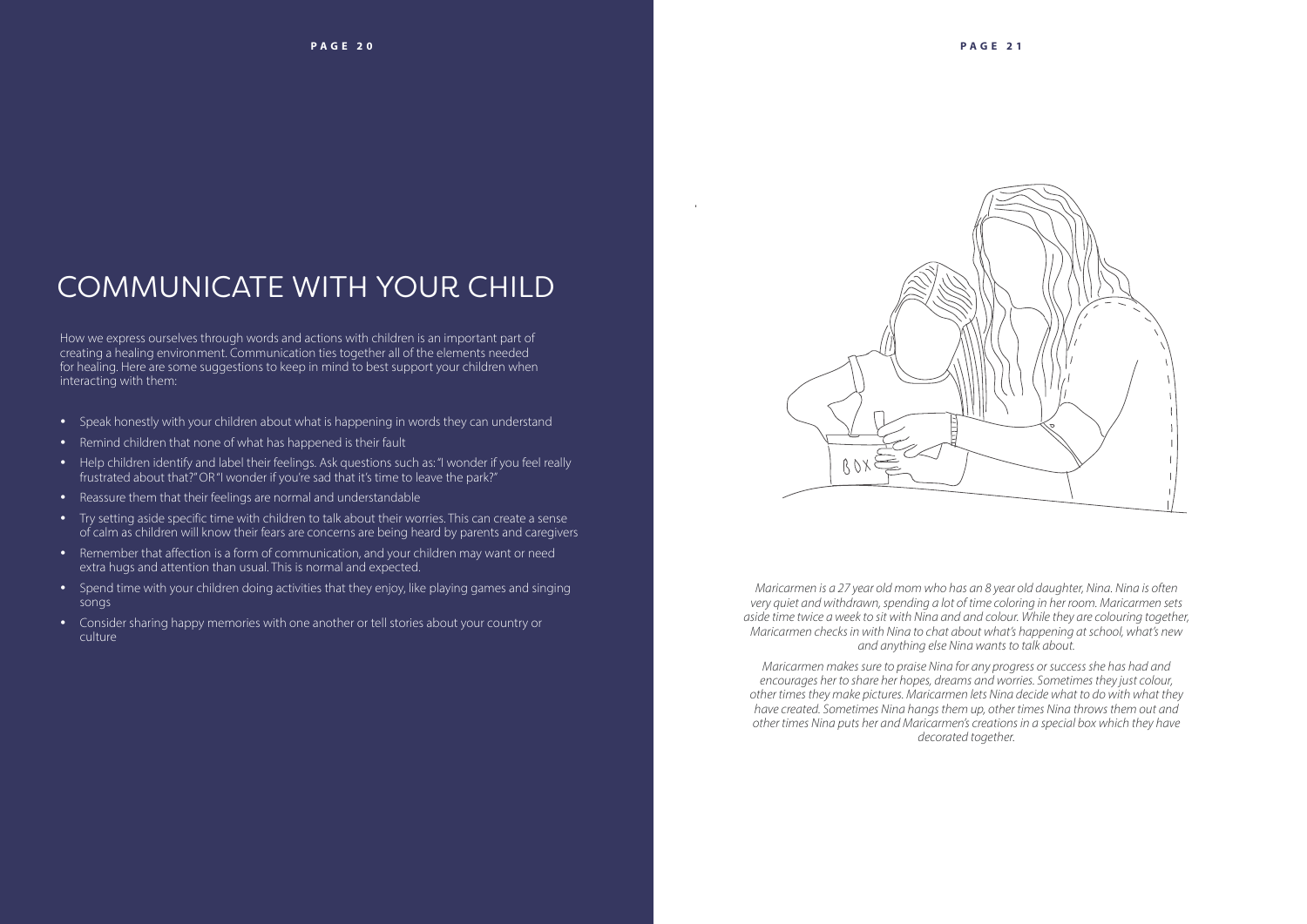## DEALING WITH CHALLENGES

During and after trauma, feeling a strong bond between parent and child is vital to healing. When faced with challenging behavior from your children, it is helpful to to respond with patience and caring rather than reacting with anger or punishment. If a child is unable to express their emotions due to being fearful of the parent's reaction to their behavior, they may have trouble learning how to express and manage their feelings appropriately. Reacting negatively to a child's behavior may also make them feel disconnected from the parent and have difficulty feeling safe. Often children act out or misbehave due to an unmet need or feeling unsafe. The first step to dealing with challenges is to determine what the child might need what will make the child feel safe, The parent can then decide how they can best fill this need.

Setting clear expectations and limits also helps children feel safe and secure. Respond to your child's behavior the same way every time. When you are consistent, the behaviors you like will happen more often and problem behaviors are less likely to happen. Consider creating family rules together, and placing them somewhere easy to see inside the home. Family rules can include clear statements about the positive behaviors you expect at home.. Remember to promote well-being and positive coping skills by communicating in ways that are nurturing, predictable, welcoming, clear, and safe.

# HELPFUL RESPONSES TO CHALLENGING BEHAVIOR

When difficult behaviors arise, parents can respond by:

**Maintaining consistency with limits, explaining limits**

**Develop confidence by offering 2 safe choices whenever possible**

 $98$ 

**Understanding the need the behavior is expressing**



**Helping children identify what they are feeling**

**Model the behavior as adults that we wish to see in our children**



**Remind children that you care about them**



**Talk about mistakes, use them as opportunities to make better decisions**

**Establish/Maintain quality time with your child (play, read, create art together)**







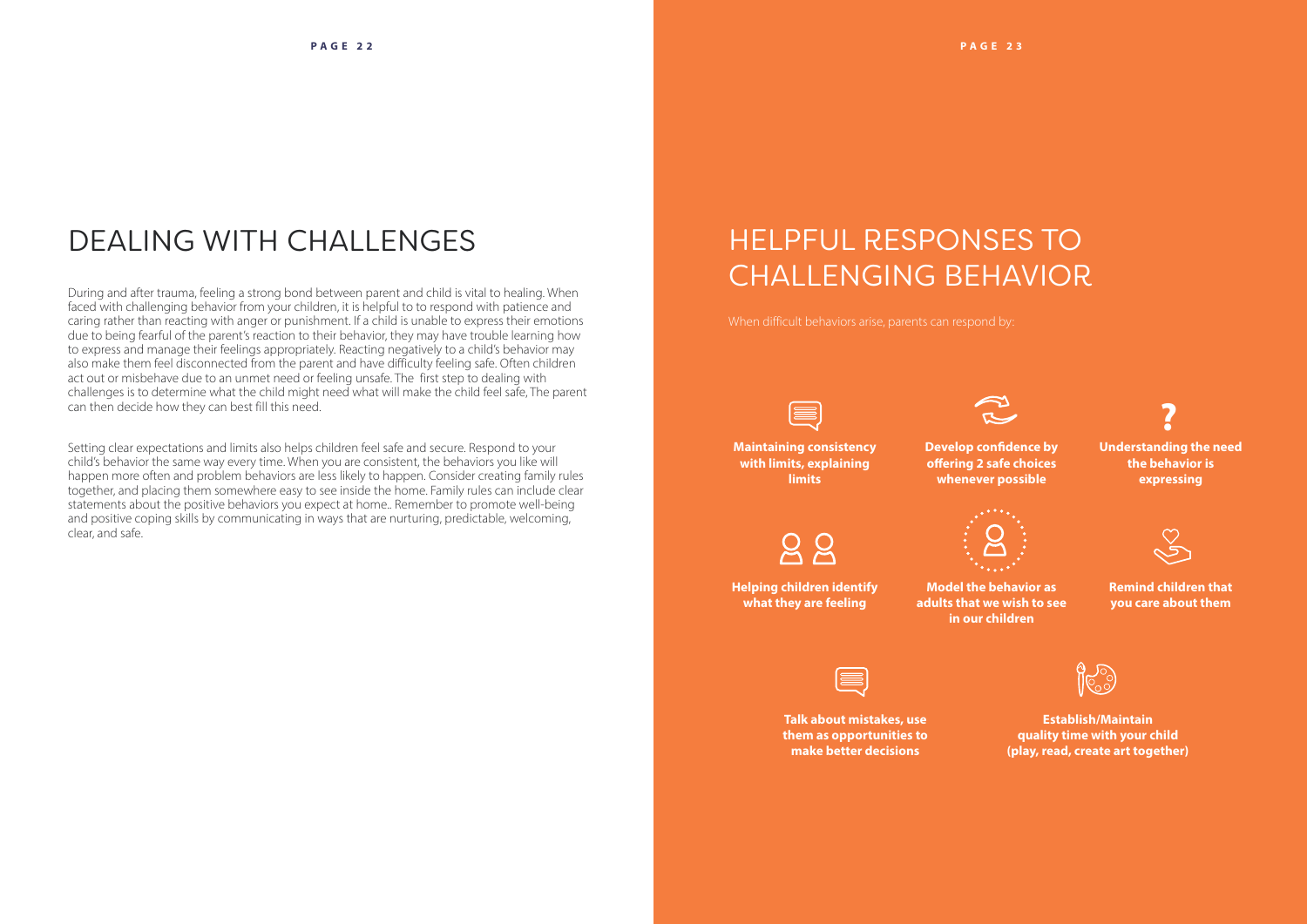

*Ignacio is a 34 year old father with an 11 year old son, Enrique. Ignacio spends much of his time working two jobs. When he is home, Enrique often is loud, breaks things, and makes messes. Although Ignacio is frustrated and tired, he knows that Enrique is expressing a need to be heard, for his father's attention and affection, and a need to be creative. Ignacio calmly acknowledged to Enrique that perhaps it might be frustrating being left alone so much. Ignacio explained that working two jobs is the only way he knows how to make sure they can have what they need. Ignacio reassured Enrique that he loved him and working two jobs was a hard decision.* 

*This helped Enrique to identify and express his feelings to his father. Ignacio acknowledged that he recognised how talented and creative Enrique is through the work that he sees him do on his building projects. Ignacio expressed his sadness when Enrique breaks things when he knows he is so capable of creating new and beautiful things. Ignacio encouraged Enrique to use his words and creativity rather than breaking things. Ignacio made a deal with Enrique.*

*Ignacio would work on scheduling specific times when he's home from work for the two of them to work in a building project together. Ignacio explained that Enrique's part of the deal would be to try working more quietly, clean up after himself and to be careful not to break things. Ignacio made sure to consistently schedule "building" time with Enrique and praised Enrique each time he cleaned up and worked quietly. Enrique noticed that things weren't getting broken as much and over time. Over time, Enrique's challenging behaviour decreased and Ignacio's and Enrique's relationship improved.*

# SEEKING ADDITIONAL HELP

children, to handle alone. It then becomes important to seek additional help. At this point, you might wish to consult a therapist or other professional to help you and your child cope. In the similar experiences.. Some therapists or professionals work with children, others with adults, and others meet with families together to offer a variety of material and counselling support.

How do you know if additional help is needed? Here are some guidelines:

1). You or your child feel hopeless, depressed, and alone consistently

2). You or your child has considered harming themselves or others (people or animals).

3). You or your child experience a level of anxiety, depression, mood swings or anger that interferes

medical, physical, sexual, or emotional abuse while in detention

7). Aside from the trauma of separation, you suspect your child may have experienced additional

over and the person needs to "feel" something

It can sometimes be difficult to know who to contact, so we have included some helpful phone numbers under "Resources" below.

- 
- 
- 
- 
- 
- 
- 
-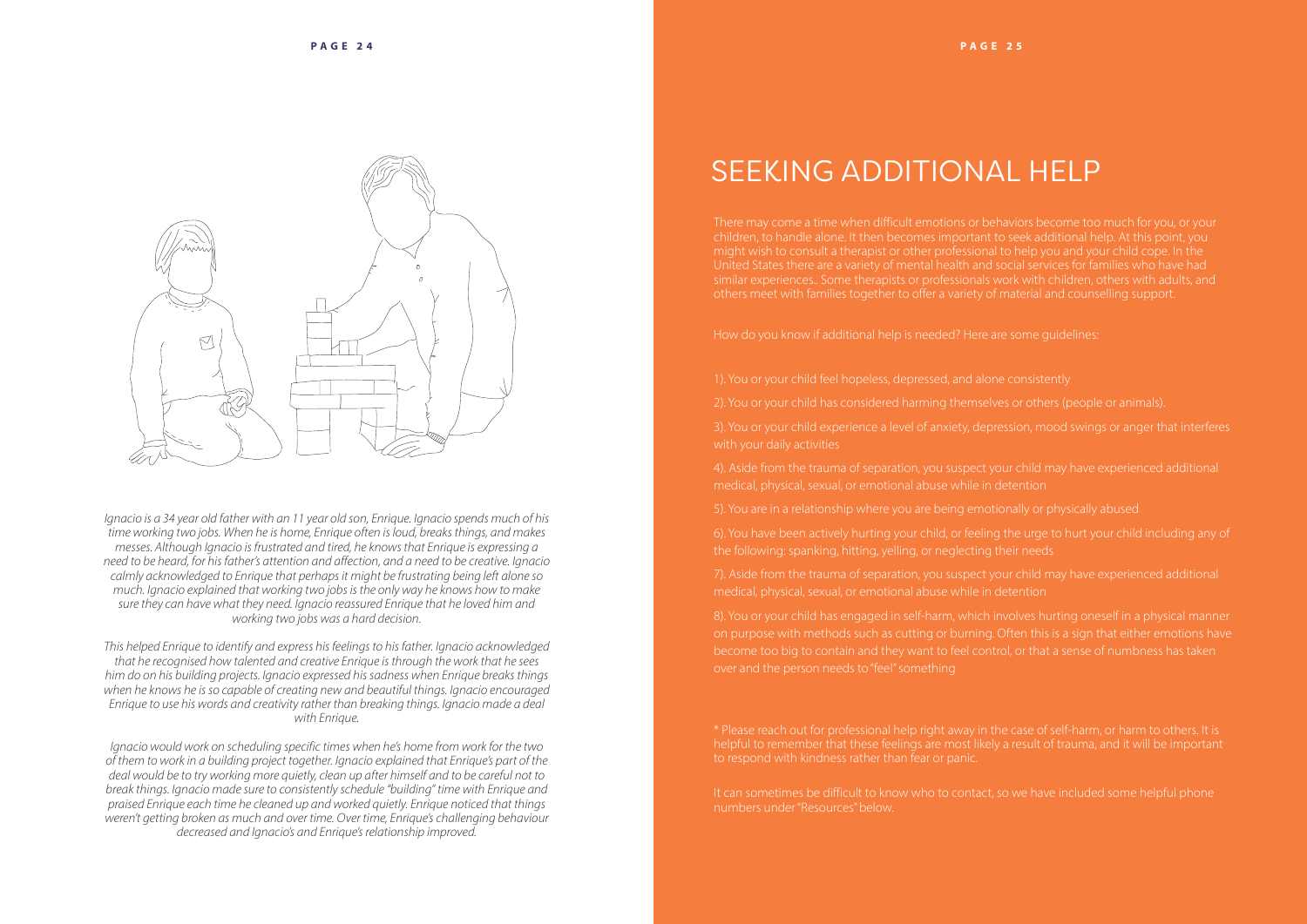### RESOURCES

National Domestic Violence Hotline: 1-800-799-7233 National Suicide Prevention Hotline (Espanol): 1-888-628-9454 National Suicide Prevention Hotline (English): 1-800-273-8255 National Sexual Assault Hotline: 1-800-656-4673 RAICES (Refugee and Immigrant Center for Education and Legal Services): 1-800-409-2893 Catholic Charities USA: 703-549-1390 https://www.catholiccharitiesusa.org/find-help/

In addition, you may need help with any of the following:

- Housing, Food, Clothing
- Medical Care
- Legal Services
- Mental Health Services
- Transportation Assistance
- Connecting to Local and National Organizations
- Connecting to School Resources

Having access to all of the above can reduce your level of stress and restore a sense of control over your life. if you would like one of our volunteers to assist you in locating resources and service providers, please contact Immigrant Families Together via WhatsApp: 917-539-6396.

## COMFORT KITS

Immigrant Families Together is offering Comfort Kits free of charge to any immigrant family in need. Each kit will include items for both children and adults, chosen from a list of carefully selected items created by social workers and family therapists to provide support and healing. Examples include art supplies, dolls, journals, books, parenting flashcards and more. Kits will also include a printed list of resources for immigrant families, as well as workbooks for both adults and children that will help you to work through trauma you may have experienced. Our comfort kits will arrive in boxes, ready to open and use. If you would like to receive a kit, please contact IFT through WhatsApp: 919-539-6396. Please include how many children are in your family, along with their ages.